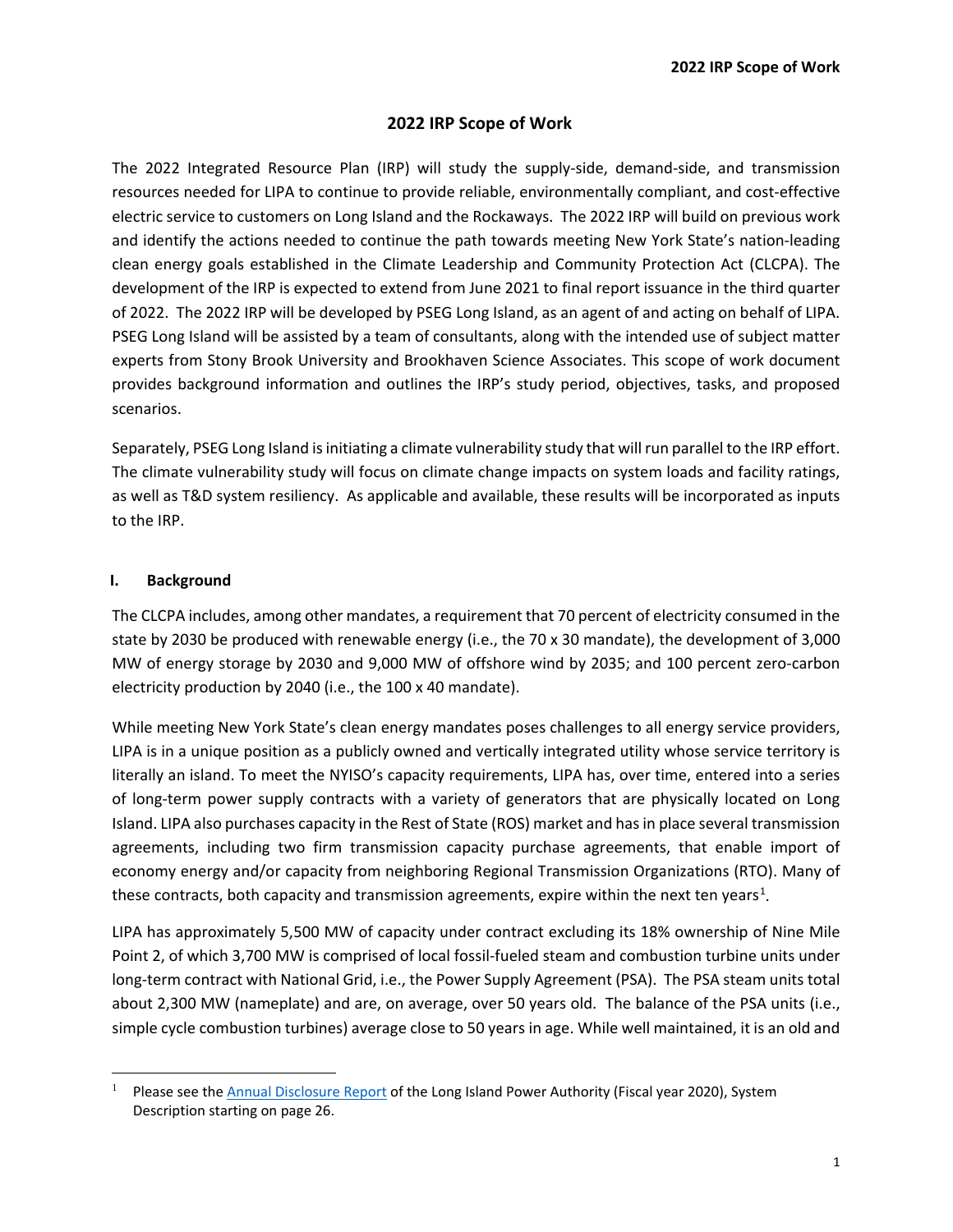thermally inefficient fossil fleet. The PSA contract is due to expire in April 2028. The remainder of capacity under contract to LIPA (i.e., units with Power Purchase Agreements (PPAs)) totals approximately 1,900 MW and includes combined cycle and simple cycle units on Long Island, as well as a 685 MW contract for capacity from Marcus Hook, a power plant located in Pennsylvania. Expiration of the various PPAs will occur over an extended period, but the bulk of the capacity under contract will also expire by 2028, with the Marcus Hook contract expiring in 2030.

In addition to capacity contracts, LIPA also has a number of firm transmission capacity agreements with other parties. These include:

- **The Y-49 Cable:** The East Garden City to Sprain Brook interconnection, installed in 1991, is owned by NYPA. Most of the capacity of the Y-49 Cable is used by LIPA under the terms of a contract with NYPA. The contract expires in November 2022.
- **The Cross-Sound Cable (CSC):** A high voltage direct current (HVDC) cable from Shoreham, NY to New Haven, CT that is dedicated to LIPA's use under a firm transmission capacity purchase agreement for 330 megawatts of transmission capacity that enables LIPA to purchase power from New England. The CSC Agreement expires in 2032.
- **The Neptune Cable:** A firm transmission capacity purchase agreement that provides LIPA the ability to purchase power from PJM via an undersea HVDC transmission cable capable of carrying 660 megawatts of electricity. The cable became operational in July 2007; the contract expires in June 2027.

Fundamentally, an IRP matches supply (generation) to demand (electric load). On the generation side, LIPA is facing a transition from its current near total dependence on fossil-fuel fired generation to a resource mix increasingly dominated by offshore wind, with a portion of the existing fossil fleet transitioning to a role of providing back-up generation when the wind resource is not available. Already, two projects selected in NYSERDA's Offshore Wind Renewable Energy Credit (OREC) procurements are planning to feed into Long Island, the Sunrise Offshore Wind Project (880 MW, 2024) and the Equinor Empire Wind 2 Project (1,260 MW, 2026), with more expected to result from NYSERDA's future procurements. The IRP will need to recommend the optimal amount of operating and installed reserves (to be provided by clean, flexible resources, such as storage) that Long Island will need to integrate all of this offshore wind.

On the load side, LIPA has aggressive energy efficiency (EE) and other demand-side management (DSM) programs and, like many utilities, is experiencing reduced (or negative) growth in annual energy sales and peak load. However, this is expected to change with the implementation of CLCPA mandates and increasing electrification from transportation and heating loads.

LIPA's 2022 Integrated Resource Plan will help create a path forward for LIPA to comply with New York State's clean energy and decarbonization goals, address the aforementioned challenges, and continue to serve its customers in a reliable and cost-effective manner.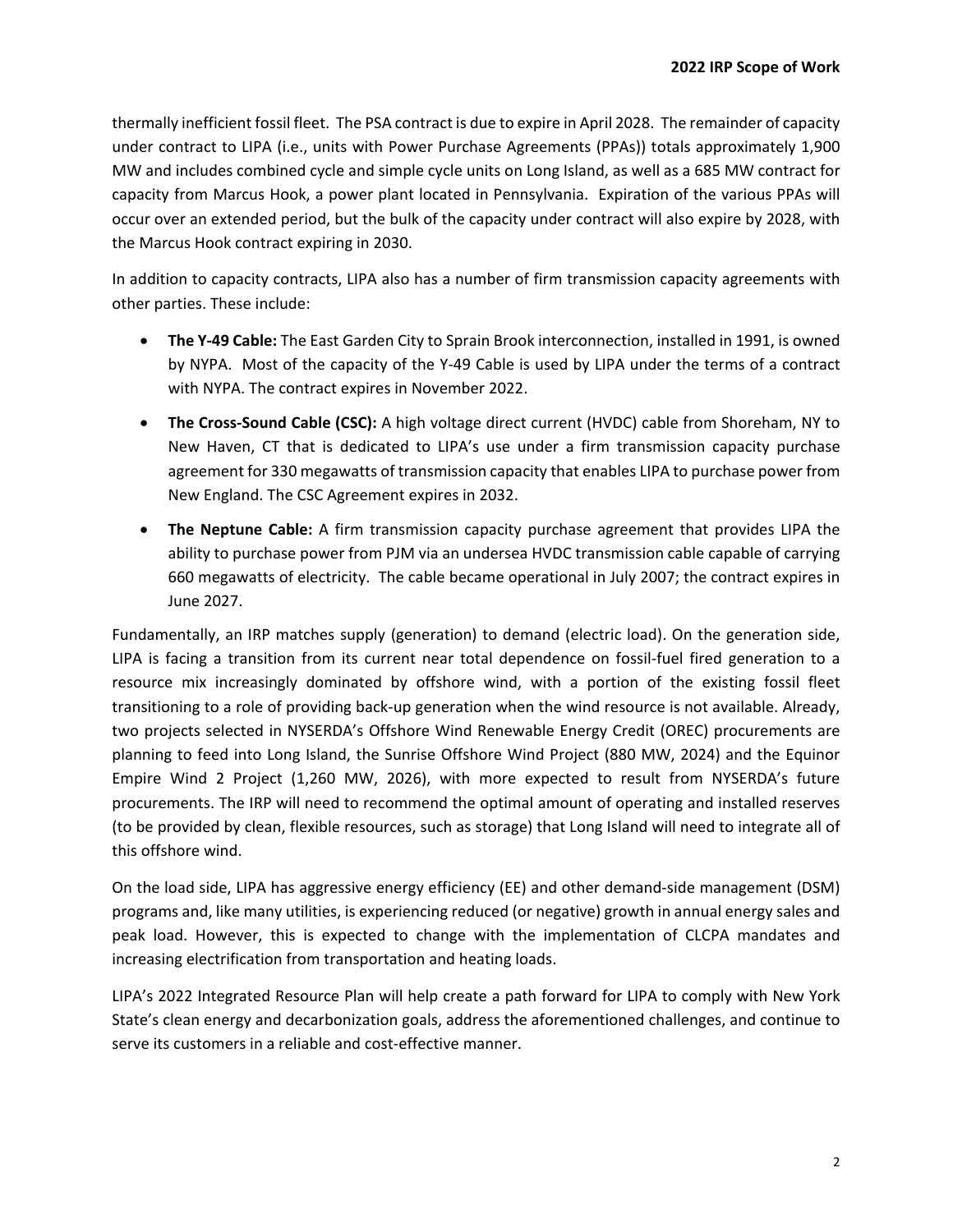### **II. Scope of Work**

The scope of work of the study includes assessment of all areas (e.g., the contracts, market structure, policy initiatives) that will and/or may influence the development of an Integrated Resource Plan that best positions LIPA to continue to provide reliable, environmentally responsible, and cost-effective electric service to its customers.

### **a. Overview**

The study will develop 3 - 4 Alternative Scenarios. The study will result in an action plan for the 2022 – 2030 period, including supply- and demand-side resource additions, generation unit ramp downs pursuant to the Power Supply Agreement (PSA) with National Grid, major transmission upgrades needed for reliability and clean energy import/export, and potential extensions of expiring power supply and transmission service agreements.

PSEG Long Island will perform the following steps for each of the Scenarios:

- 1. Establish assumptions to be used in the analysis including: load forecast, which includes projections of behind-the-meter energy resources and the electrification of heating and transportation; NYISO system-level load; the NYISO resource mix; committed resource additions such as offshore wind; and other resource targets in the CLCPA; and
- 2. Determine incremental LIPA resource needs by: comparing LIPA's load and resource forecast against key IRP constraints (including resource adequacy requirements, CES and CLCPA targets); identifying gaps for meeting the constraints; identifying cost-saving opportunities under existing arrangements (e.g., PSA unit ramp down, termination of certain imports); and proposing resource solutions.

### **b. Study Period**

The study period will be from 2022 – 2040, which encompasses two key CLCPA milestones - the mandates that at least 70 percent of the electricity consumed in NYS in 2030 will be from renewable resources (i.e., 70 x 30), and that electricity production in NYS will be entirely emissions-free by 2040 (i.e., 100 x 40). While the study period extends to 2040, the 'actionable' period of 2022 - 2030, or the period during which key decisions need to be made (e.g., which contracts to extend, what transmission projects and/or carbon free resources might provide load pocket relief and allow certain fossil units to retire) is the focus of the IRP.

### **c. Objectives**

IRP objectives, along with a brief description of considerations associated with each objective, include the following:

### **1) Support and meet CLCPA goals/mandates**

All IRP scenarios must meet or exceed current CLCPA goals. LIPA intends to participate in all CLCPA related programs (e.g., purchase of renewable energy credits (RECs), ORECs) and meet specific targets (e.g., Battery Energy Storage Systems (BESS) requirements).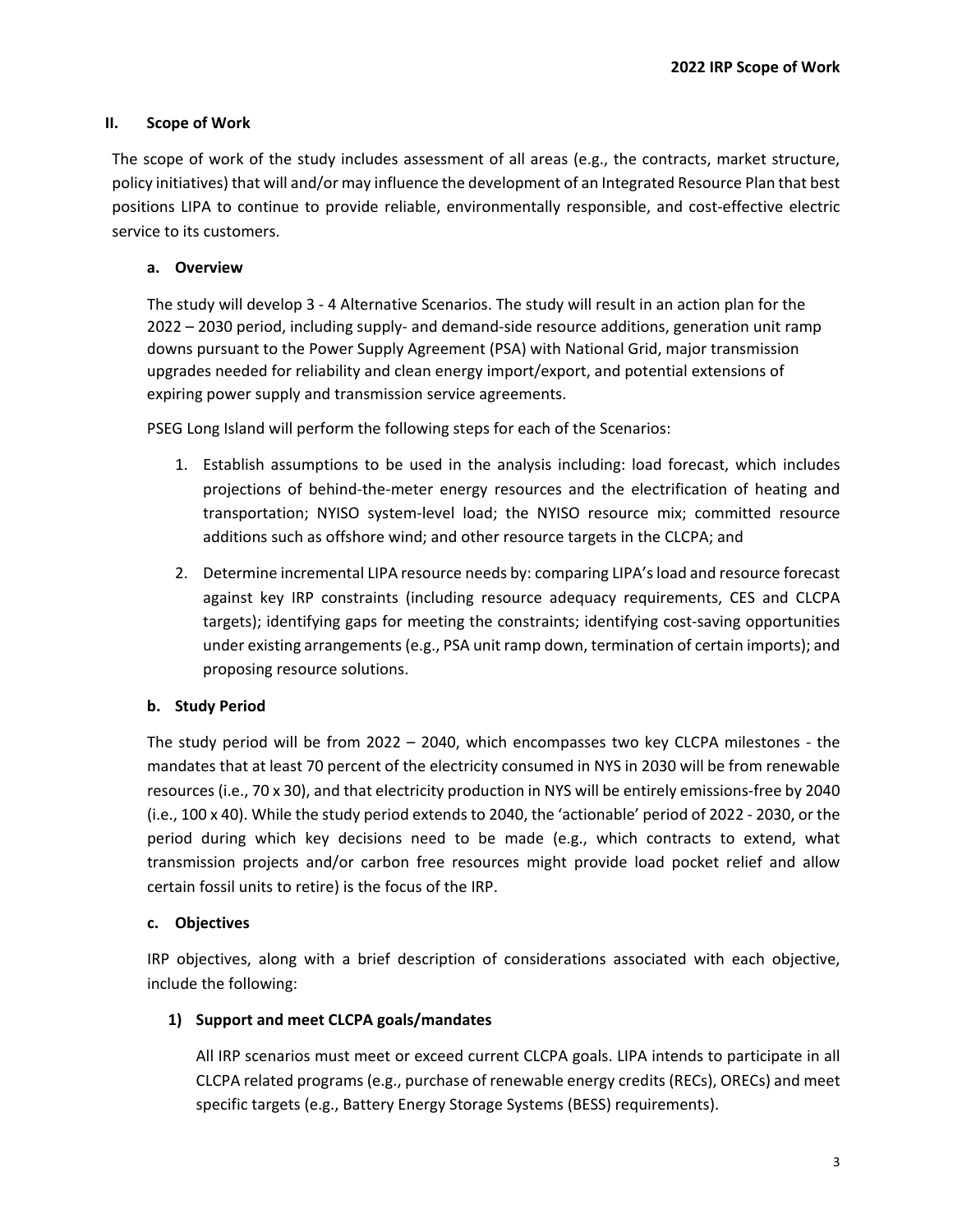### **2) Develop projections and identify the impacts of beneficial electrification**

Identify the additional electric load associated with the beneficial electrification of other sectors (such as heating and transportation) on Long Island.

### **3) Determine short and long-term resource needs**

Identify resource needs to meet CLCPA requirements, including flexible generation and carbon-free technologies.

## **4) Maintain system reliability**

All IRP scenarios will be required to meet, or exceed, existing and projected reliability standards and capacity requirements. Moreover, resiliency attributes associated with the various IRP scenario portfolios will need to be considered.

## **5) Minimize rate impact to the extent practical**

The IRP will rank the scenarios by cost and customer rate impact for meeting the CLCPA goals.

## **6) Benefit disadvantaged communities**

The CLCPA requires that benefits from clean energy investments be realized by disadvantaged communities. Hence, it will be important to identify the impact of IRP-driven decisions on disadvantaged communities. The definition of disadvantaged communities, though, has not been finalized yet by the Climate Justice Working Group. Nevertheless, NYSERDA's interim definition of disadvantaged communities will be used unless and until an official definition is provided.

## **d. Tasks**

The following outlines the key tasks that will be performed as part of the IRP study.

## **1) Identify the supply-side resource options necessary to meet the short and long-term resource needs under a variety of scenarios**

Identify supply resource portfolio(s) necessary to meet short and long-term needs and CLCPA requirements that are cost effective and meet reliability standards. This includes total supply resources (MW) and timing of additions; off-island imports; bulk energy storage systems; the type, amount (MW) and timing of flexible resources sufficient to meet the needs of OSW; and other intermittent resources as well as other CLCPAcompliant resource options and emerging technologies.

## **2) Develop load forecasts for various scenarios and identify potential demand-side resource options consistent with CLCPA mandates and goals**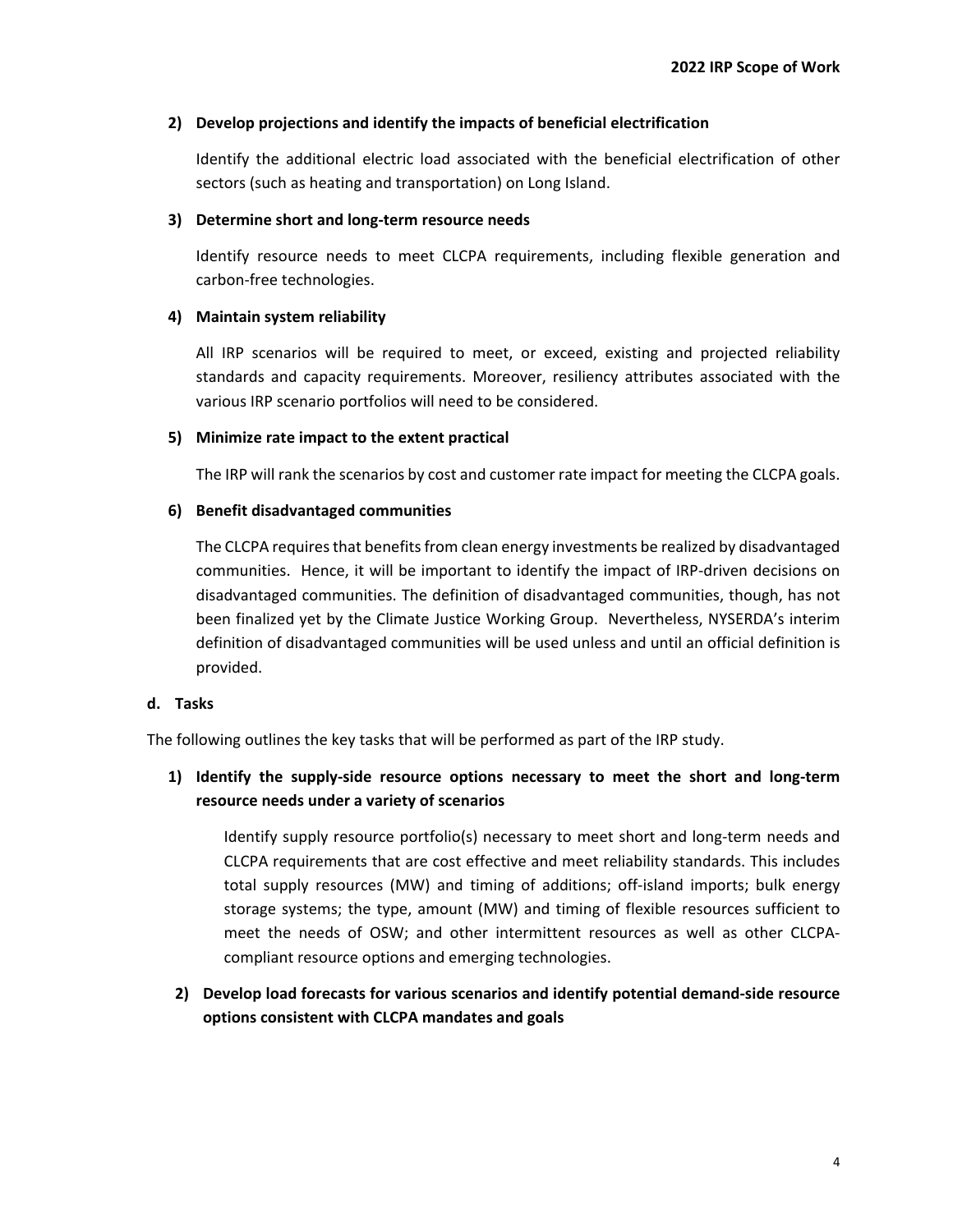### **3) Disadvantaged community impacts**

Develop and apply a qualitative approach to determine the impact of IRP-driven decisions on disadvantaged communities. In addition to environmental impacts (e.g., reduction in greenhouse gases (GHGs) and criteria pollutants), this analysis will identify other benefits for disadvantaged communities associated with clean energy resources and/or reduced fossil generation consistent with CLCPA requirements.

## **4) Disposition (e.g., extension, expiration) and timing thereof of existing contracts for fossilfueled generation (i.e., PSA units and non-PSA units) and for certain transmission contracts.**

The key questions to be addressed in the IRP are:

- i) Can some PSA unit blocks be 'ramped down' for economic reasons prior to the 2028 expiration of the PSA without violating resource adequacy and reliability requirements, and what is the optimal sequencing of the ramp downs?
- ii) Which PSA and non-PSA units are needed for reliability?
- iii) Identify the need for firm capacity purchases from neighboring regions.

Assume that existing contracts will expire at the end of their term and make assessment as to whether any are needed to be extended for reliability or economic reasons. Reduce, and by 2040 eliminate, dependence of fossil fuel generation. Assume the generator unit retires if a contract is not extended.

#### **5) Transmission projects necessary to support achievement of objectives**

The IRP will identify transmission investments needed for reliability for all scenarios and sensitivities. Related questions to be evaluated in the IRP include:

- (1) Are there load pockets that may benefit from non-wires alternatives (local generating units, batteries)? Where and how much?
- (2) Will Long Island need additional intertie capacity for import/export, apart from the additional capability already being sought to meet the Public Service Commission's 2020 Public Policy need? Should LIPA extend its cable contracts with NYPA and Neptune?

#### **6) Reliability impacts (IRM/LCR) of suggested plan(s)**

The IRP will identify the impact on NYCA's Installed Reserve Margin (IRM) and Zone K for each scenario and sensitivity.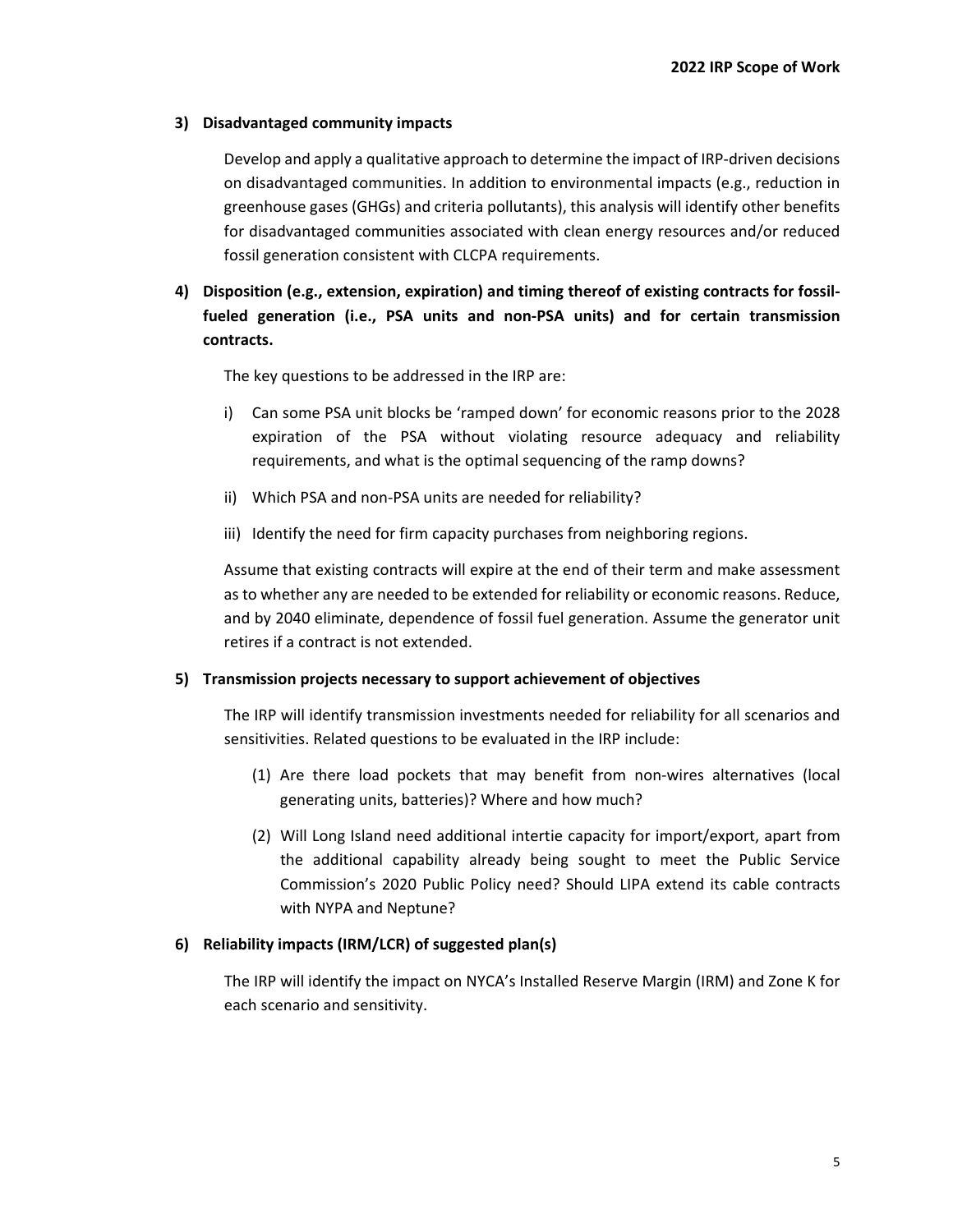### **7) Rate impacts**

Analyses will identify costs in terms of total resource portfolio cost and average system rate (\$/kWh) for each scenario and sensitivity, and will rank the scenarios from least cost to most expensive.

### **8) Environmental impacts**

Analysis will identify greenhouse gas and criteria pollutant emissions reductions for each scenario and sensitivity.

### **9) Potential fuel security issues**

Each scenario will be assessed as to its energy diversity and reliance on sources with exposure to supply interruption.

### **10) Resiliency Considerations**

The IRP will have a discussion of system resiliency for each scenario and sensitivity in terms of both resource supply and transmission.

### **11) Feasibility and Challenges**

An overall qualitative assessment of each scenario in terms of its feasibility (i.e., likelihood of being achieved) from an economic, time, complexity, and control perspective. The assessment will also cover what is needed to achieve the scenarios (i.e., potential market changes, development, and type of flexible generation).

### **12) Develop an action plan through 2030**

The action plan will reflect the necessary steps that LIPA should undertake to best position itself to serve its customers reliably, environmentally responsibly, and economically in both the short and long-term. It will clearly identify the key actions and investments that LIPA should undertake in order to achieve the IRP objectives.

#### **e. IRP Scenarios**

Final scenario(s) development will be subject to additional stakeholder input. Nevertheless, as shown in the list and table below, the IRP will look at 3-4 scenarios with a limited number of sensitives around those scenarios.

- The "Baseline Scenario" will be developed assuming the contract expiration(s) and retirement(s) of some of the existing fossil-fueled generation and allowing for other units to remain online because of reliability or economics.
- The "Accelerated Transmission Investment Scenario" will examine the impact of meeting existing CLCPA goals with accelerated transmission investments, allowing for advancing the retirement of fossil-fueled generation.